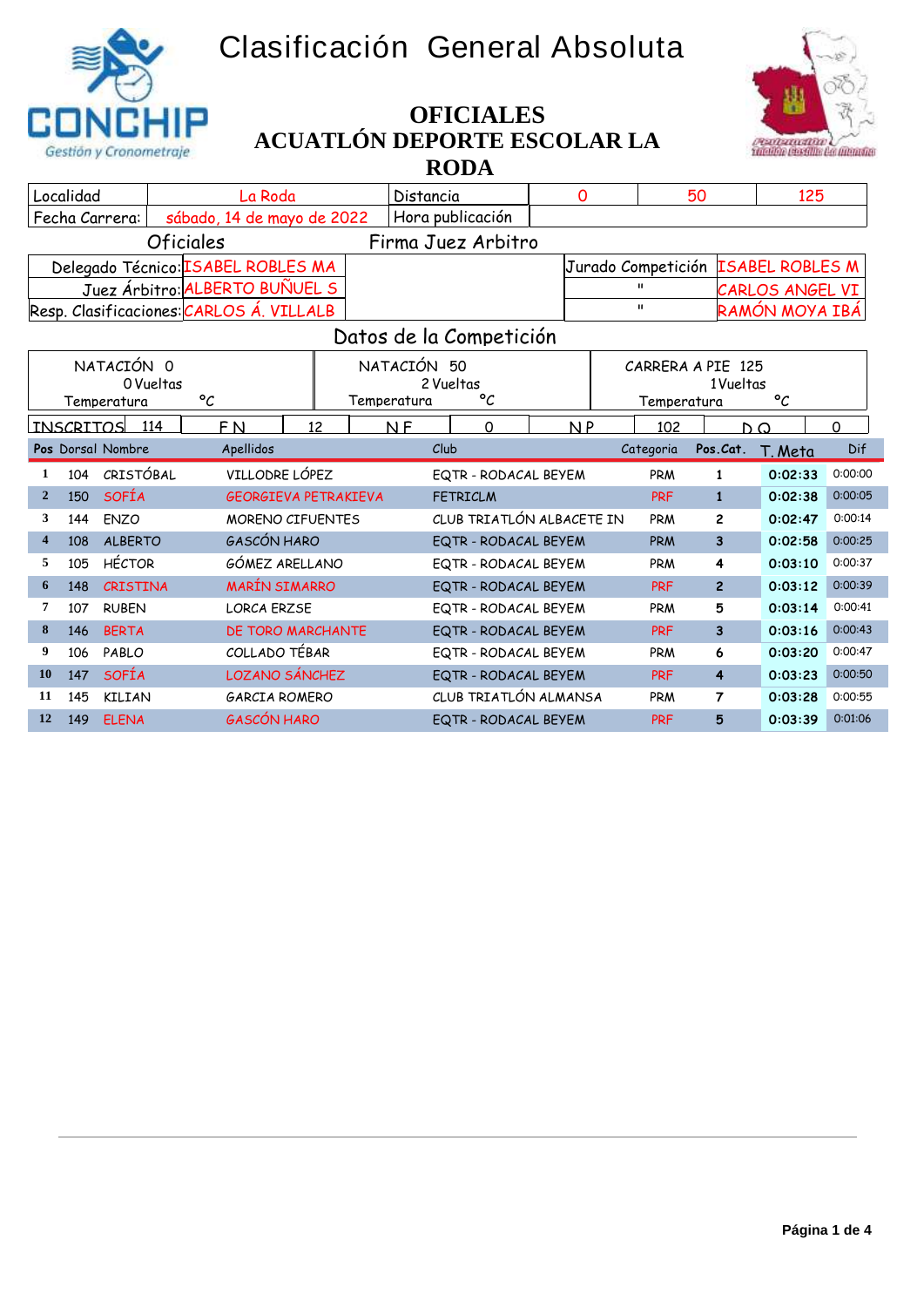| Pos Dorsal Nombre |    |                   | Apellidos                    | Club                                         | Categoria  | Pos.Cat. | T. Meta | Dif |
|-------------------|----|-------------------|------------------------------|----------------------------------------------|------------|----------|---------|-----|
|                   |    | No Pres 92 VANESA | GEORGIEVA PETRAKIEV FETRICLM |                                              | <b>ALF</b> |          |         |     |
| No Pres           |    | 70 JAVIER         | <b>BARBERO FAJARDO</b>       | EQTR - RODACAL BEYEM                         | <b>ALM</b> |          |         |     |
| No Pres           |    | 71 DAVID          | COLLADO TÉBAR                | EQTR - RODACAL BEYEM                         | <b>ALM</b> |          |         |     |
| No Pres           |    | 72 CARLOS         | MUÑOZ DE LAMO                | EQTR - RODACAL BEYEM                         | <b>ALM</b> |          |         |     |
| No Pres           |    | 94 MARCOS         |                              | ESCUDERO QUINTANILL EQTR - RODACAL BEYEM     | <b>BJM</b> |          |         |     |
| No Pres           |    | 61 ELENA          | RUBIO DE TORO                | EQTR - RODACAL BEYEM                         | IFF        |          |         |     |
| No Pres           |    | 95 MATEO          | PIERA MARCHANTE              | EQTR - RODACAL BEYEM                         | <b>BJM</b> |          |         |     |
| No Pres           |    | 82 ALEJANDRA      | POVEDA TÉBAR                 | EQTR - RODACAL BEYEM                         | <b>ALF</b> |          |         |     |
| No Pres           |    | 45 HUGO           | <b>BERMEJO TOMAS</b>         | C.T. TRISCHOOL CUENCA                        | <b>CDM</b> |          |         |     |
| No Pres           |    | 83 INÉS           | SOTOS ESCRIBANO              | EQTR - RODACAL BEYEM                         | <b>ALF</b> |          |         |     |
| No Pres           |    | 84 CLAUDIA        | GARCÍA PARDO                 | EQTR - RODACAL BEYEM                         | <b>ALF</b> |          |         |     |
| No Pres           |    | 50 ISABEL         | RODRIGUEZ PRETEL             | CLUB TRIATLÓN ALBACETE I                     | CDF        |          |         |     |
| No Pres           |    | 15 DAVID          | CARRETERO MORENO             | CLUB TRIATLÓN ALMANSA                        | <b>JVM</b> |          |         |     |
| No Pres           |    | 14 RODRIGO        | RUMBO CUESTA                 | CLUB TRIATLÓN ALMANSA                        | <b>JVM</b> |          |         |     |
| No Pres           |    | 85 IRENE          | LORENZO BLEDA                | EQTR - RODACAL BEYEM                         | <b>ALF</b> |          |         |     |
| No Pres 100 EVA   |    |                   | FERRERO FILOSO               | EQTR - RODACAL BEYEM                         | <b>BJF</b> |          |         |     |
| No Pres           |    | 93 CLAUDIA        | HUERTAS TEJADO               | CLUB TRIATLON ALCAZAR                        | <b>ALF</b> |          |         |     |
| No Pres           | 9. | JAVIER            | MARTÍNEZ ROMERO              | CLUB TRIATLÓN ALBACETE I                     | <b>JVM</b> |          |         |     |
| No Pres           |    | 10 PABLO          | HERNÁNDEZ ROMERO             | CLUB TRIATLÓN ALBACETE I                     | <b>JVM</b> |          |         |     |
| No Pres           |    | 33 MARTÍN         | <b>MOLINA HARO</b>           | CLUB TRIATLÓN ALBACETE I                     | CDM        |          |         |     |
| No Pres           |    | 35 RODRIGO        | <b>JUAREZ TORRALBA</b>       | CLUB TRIATLÓN ALBACETE I                     | CDM        |          |         |     |
| No Pres           |    | 52 ANDREA         |                              | HERNANDEZ GONZALEZ CLUB TRIATLÓN ALBACETE I  | CDF        |          |         |     |
| No Pres           |    | 40 JUAN CARLOS    | <b>VERA PAÑOS</b>            | CLUB TRIATLÓN ALBACETE I                     | CDM        |          |         |     |
| No Pres           |    | 88 ADRIANA        | SÁNCHEZ PENADÉS              | CLUB TRIATLÓN ALMANSA                        | <b>ALF</b> |          |         |     |
| No Pres           |    | 56 PABLO          | GIMÉNEZ ESTARLICH            | EQTR - RODACAL BEYEM                         | IFM        |          |         |     |
| No Pres           |    | 78 JESUS          | MARTINEZ SANCHEZ             | CLUB TRIATLÓN ALMANSA                        | <b>ALM</b> |          |         |     |
| No Pres           |    | 41 CARLOS         | ROMERO COLLADO               | CLUB TRIATLÓN ALMANSA                        | CDM        |          |         |     |
| No Pres           |    | 91 MEREDITH       | GARCÍA ARJONA                | CLUB TRIATLÓN ALMANSA                        | ALF        |          |         |     |
| No Pres           |    | 12 LUCAS          | SANCHEZ GARRIGOS             | CLUB TRIATLÓN ALMANSA                        | <b>JVM</b> |          |         |     |
| No Pres           |    | 89 CANDELA        | <b>GARRIDO HUERTAS</b>       | CLUB TRIATLÓN ALMANSA                        | <b>ALF</b> |          |         |     |
| No Pres           |    | 90 VERA           | FERNÁNDEZ TRUJILLO           | CLUB TRIATLÓN ALMANSA                        | <b>ALF</b> |          |         |     |
| No Pres           |    | 76 GONZALO        | ALONSO MEGIAS                | CLUB TRIATLÓN ALMANSA                        | <b>ALM</b> |          |         |     |
| No Pres           |    | 42 AITOR          | ALONSO MEGIAS                | CLUB TRIATLÓN ALMANSA                        | CDM        |          |         |     |
| No Pres           |    | 43 JORGE          |                              | VILLAFRANCA MARCOS- C. NATACIÓN CRIPTANA GIG | <b>CDM</b> |          |         |     |
| No Pres           |    | 77 HÉCTOR         | SEPULVEDA GÓMEZ              | CLUB TRIATLÓN ALMANSA                        | <b>ALM</b> |          |         |     |
| No Pres           |    | 13 JAVIER         | GOMEZ VIZCAINO               | CLUB TRIATLÓN ALMANSA                        | <b>JVM</b> |          |         |     |
| No Pres           |    | 81 ELENA          | SÁNCHEZ MARTÍNEZ             | EQTR - RODACAL BEYEM                         | <b>ALF</b> |          |         |     |
| No Pres           |    | 44 JUAN           | GARCÍA SÁNCHEZ               | C. TRIATLON TRITALAVERA                      | <b>CDM</b> |          |         |     |
| No Pres           |    | 99 ÁNGELA         | DE TORO MARCHANTE            | EQTR - RODACAL BEYEM                         | <b>BJF</b> |          |         |     |
| No Pres           |    | 79 LEO            | MARTINEZ SANCHEZ             | CLUB TRIATLÓN ALMANSA                        | <b>ALM</b> |          |         |     |
| No Pres           |    | 16 ALEJANDRO      | GALLEGO ALCAIDE              | C.T. TOMELLOSO TRIPIELESV                    | <b>JVM</b> |          |         |     |
| No Pres           |    | 67 ALBA           | HURTADO BAÑOS                | C.T. TOMELLOSO TRIPIELESV                    | IFF        |          |         |     |
| No Pres           |    | 74 ASIER          | LEAL TELLO                   | CLUB TRIATLÓN ALBACETE I                     | <b>ALM</b> |          |         |     |
| No Pres           |    | 11 DAVID          | MIRA VALIENTE                | CLUB TRIATLÓN ALMANSA                        | <b>JVM</b> |          |         |     |
| No Pres           |    | 53 EVA            | MIRA VALIENTE                | CLUB TRIATLÓN ALMANSA                        | CDF        |          |         |     |
| No Pres           |    | 54 SARA           | GALLEGO ALCAIDE              | C.T. TOMELLOSO TRIPIELESV                    | CDF        |          |         |     |
| No Pres           |    | 68 PABLO          | CERRILLO VERGARA             | EQTR - RODACAL BEYEM                         | <b>ALM</b> |          |         |     |
| No Pres           |    | 55 GUILLERMO      |                              | HERRAIZ RODRÍGUEZ D EQTR - RODACAL BEYEM     | IFM        |          |         |     |
| No Pres 69 RUBÉN  |    |                   | MARQUÉS MARTÍNEZ             | EQTR - RODACAL BEYEM                         | <b>ALM</b> |          |         |     |
|                   |    |                   |                              |                                              |            |          |         |     |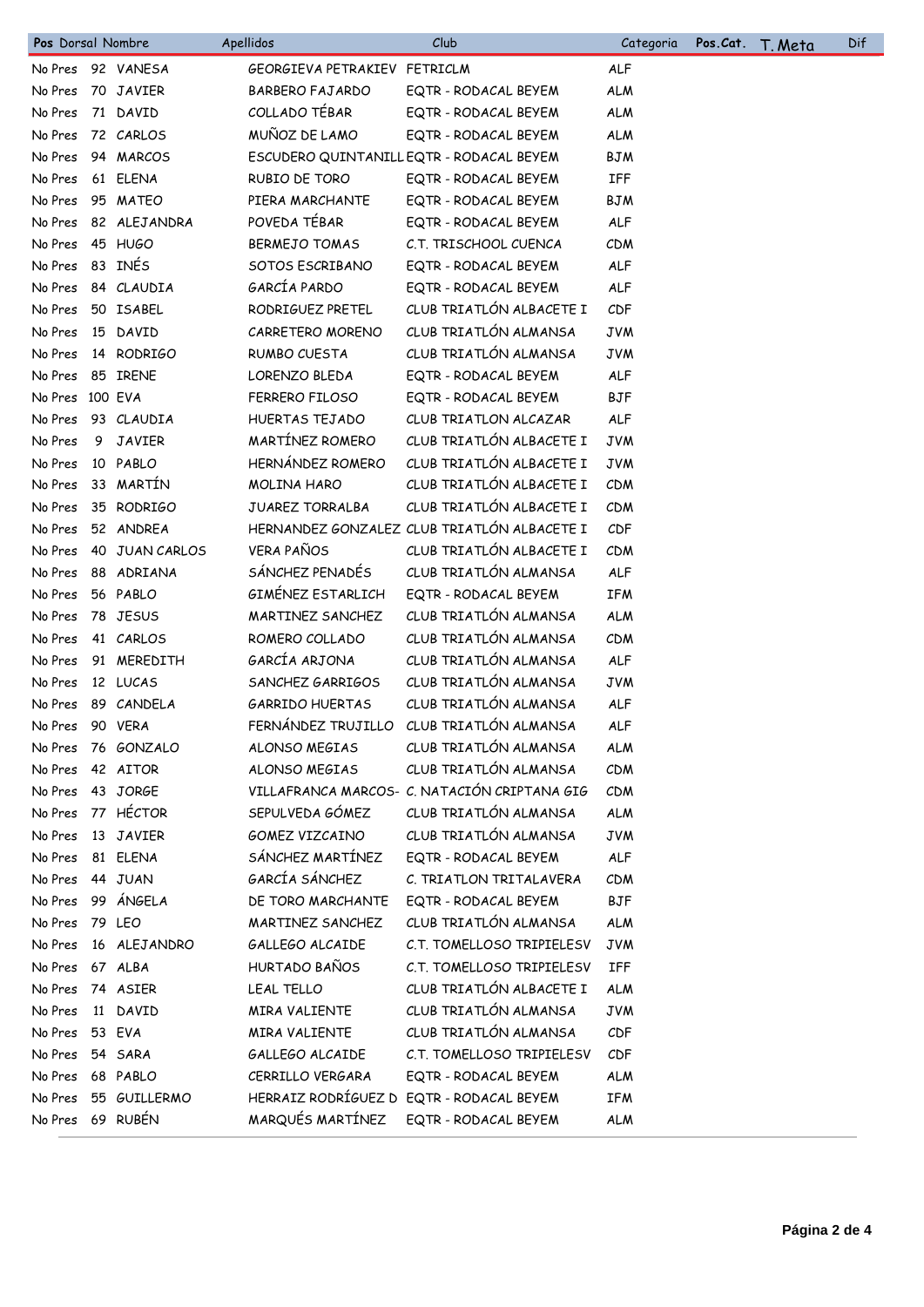| Pos Dorsal Nombre |             |                   | Apellidos             | Club                                      | Categoria  | Pos.Cat. | <u>T. Meta</u> | Dif |
|-------------------|-------------|-------------------|-----------------------|-------------------------------------------|------------|----------|----------------|-----|
| No Pres           |             | 38 JAIME          | GONZÁLEZ LÓPEZ        | CLUB TRIATLÓN ALBACETE I                  | <b>CDM</b> |          |                |     |
| No Pres           |             | 80 JAVIER         | RICO LUNA             | C.T. TOMELLOSO TRIPIELESV                 | <b>ALM</b> |          |                |     |
| No Pres           | 5           | JAVIER            | GARCÍA MARTÍNEZ       | EQTR - RODACAL BEYEM                      | <b>JVM</b> |          |                |     |
| No Pres           |             | 28 SALVADOR       | SEVILLA CUESTA        | EQTR - RODACAL BEYEM                      | <b>CDM</b> |          |                |     |
| No Pres           |             | 49 CARLA          | SALVADOR CASTILLO     | EQTR - RODACAL BEYEM                      | CDF        |          |                |     |
| No Pres           |             | 31 DANIEL         | GARCIA CARRILERO      | EQTR - RODACAL BEYEM                      | <b>CDM</b> |          |                |     |
| No Pres           | 3           | DAVID             |                       | FERNANDEZ DE LA GUIA EQTR - RODACAL BEYEM | <b>JVM</b> |          |                |     |
| No Pres           | 8           | DAVID             | TOBOSO ORTEGA         | EQTR - RODACAL BEYEM                      | <b>JVM</b> |          |                |     |
| No Pres           |             | 23 ELENA          | CANO CORTES           | EQTR - RODACAL BEYEM                      | JVF        |          |                |     |
| No Pres           |             | 18 ELENA          | DONATE GARCIA         | EQTR - RODACAL BEYEM                      | JVF        |          |                |     |
| No Pres           |             | 29 ENRIQUE        | NIETO CORTIJO         | EQTR - RODACAL BEYEM                      | <b>CDM</b> |          |                |     |
| No Pres           |             | 1 JUAN MIGUEL     | SALVADOR MELERO       | EQTR - RODACAL BEYEM                      | <b>JVM</b> |          |                |     |
| No Pres           |             | 22 ESTEFANÍA      | PLAZA PARRILLA        | EQTR - RODACAL BEYEM                      | <b>JVF</b> |          |                |     |
| No Pres           |             | 37 GONZALO        | SANCHEZ BESERAN       | CLUB TRIATLÓN ALBACETE I                  | <b>CDM</b> |          |                |     |
| No Pres           |             | 21 IRENE          | ESPADA CABAÑERO       | EQTR - RODACAL BEYEM                      | JVF        |          |                |     |
| No Pres           |             | 27 DAVID          | <b>BUENO RUBIO</b>    | EQTR - RODACAL BEYEM                      | CDM        |          |                |     |
| No Pres           |             | 4 JOSÉ ANTONIO    | ORTEGA DE TORO        | EQTR - RODACAL BEYEM                      | <b>JVM</b> |          |                |     |
| No Pres           |             | 2 JUAN            | ORTEGA FERNANDEZ      | EQTR - RODACAL BEYEM                      | <b>JVM</b> |          |                |     |
| No Pres           |             | 6 MANUEL          | <b>GRUESO HUEDO</b>   | EQTR - RODACAL BEYEM                      | <b>JVM</b> |          |                |     |
| No Pres           | $7^{\circ}$ | <b>MARCOS</b>     |                       | VALERIANO CAMPILLOS EQTR - RODACAL BEYEM  | <b>JVM</b> |          |                |     |
| No Pres           |             | 26 MIGUEL         | GARCIA SANCHEZ        | EQTR - RODACAL BEYEM                      | <b>CDM</b> |          |                |     |
| No Pres           |             | 46 MARIO          | CARDO GARCIA          | C.T. TRISCHOOL CUENCA                     | <b>CDM</b> |          |                |     |
| No Pres           |             | 17 TANIA          | CAMPILLO CALONGE      | EQTR - RODACAL BEYEM                      | <b>JVF</b> |          |                |     |
| No Pres           |             | 25 SILVIA         | CARDO GARCÍA          | C.T. TRISCHOOL CUENCA                     | <b>JVF</b> |          |                |     |
| No Pres           |             | 24 MARÍA ANGÉLICA | <b>DEL OLMO RAMOS</b> | EDM AYUNTAMIENTO MANZ                     | <b>JVF</b> |          |                |     |
| No Pres           |             | 86 PAULA          | GÓMEZ ARELLANO        | EQTR - RODACAL BEYEM                      | ALF        |          |                |     |
| No Pres           |             | 19 INES           | NIETO CORTIJO         | EQTR - RODACAL BEYEM                      | <b>JVF</b> |          |                |     |
| No Pres           |             | 60 HÉCTOR         | IBÁÑEZ KRYVETSKYY     | CLUB TRIATLÓN ALBACETE I                  | IFM        |          |                |     |
| No Pres           |             | 51 MARIA          | MARTINEZ GOMEZ        | CLUB TRIATLÓN ALBACETE I                  | CDF        |          |                |     |
| No Pres           |             | 32 DANIEL         | FRESNEDA TORTOSA      | CLUB TRIATLÓN ALBACETE I                  | <b>CDM</b> |          |                |     |
| No Pres           |             | 34 SAMUEL         | <b>CARAMES MERINO</b> | CLUB TRIATLÓN ALBACETE I                  | CDM        |          |                |     |
| No Pres           |             | 39 SERGIO         | HERNANDEZ ROMERO      | CLUB TRIATLÓN ALBACETE I                  | <b>CDM</b> |          |                |     |
| No Pres           |             | 36 ERIC           | APARICIO LOPEZ        | CLUB TRIATLÓN ALBACETE I                  | CDM        |          |                |     |
| No Pres           |             | 58 ÓSCAR          | HERNÁNDEZ LÓPEZ       | CLUB TRIATLÓN ALBACETE I                  | <b>IFM</b> |          |                |     |
| No Pres           |             | 62 MARÍA PILAR    | GARCÍA ORTEGA         | CLUB TRIATLÓN ALBACETE I                  | IFF        |          |                |     |
| No Pres           |             | 63 CECILIA        | PARADA PIÑA           | CLUB TRIATLÓN ALBACETE I                  | IFF        |          |                |     |
| No Pres           |             | 64 EVA            | FRESNEDA TORTOSA      | CLUB TRIATLÓN ALBACETE I                  | IFF        |          |                |     |
| No Pres           |             | 65 INES           | GARIJO BAIDEZ         | CLUB TRIATLÓN ALBACETE I                  | IFF        |          |                |     |
| No Pres           |             | 48 LAURA          | SAIZ VILLODRE         | EQTR - RODACAL BEYEM                      | CDF        |          |                |     |
| No Pres           |             | 59 GUILLERMO      | FERRER PEINADO        | CLUB TRIATLÓN ALBACETE I                  | <b>IFM</b> |          |                |     |
| No Pres           |             | 30 JAVIER         | CUTILLAS CASTILLO     | EQTR - RODACAL BEYEM                      | CDM        |          |                |     |
| No Pres           |             | 73 ALEJANDRO      | SAEZ AVILES           | CLUB TRIATLÓN ALBACETE I                  | <b>ALM</b> |          |                |     |
| No Pres           |             | 87 ELENA          | GREGORIO CANTOS       | CLUB TRIATLÓN ALBACETE I                  | ALF        |          |                |     |
| No Pres           |             | 96 KILIAN         | MORENO CIFUENTES      | CLUB TRIATLÓN ALBACETE I                  | <b>BJM</b> |          |                |     |
| No Pres           |             | 97 JAVIER         | GUTIERREZ VALERO      | CLUB TRIATLÓN ALBACETE I                  | <b>BJM</b> |          |                |     |
| No Pres 101 MARIA |             |                   | TORRALBA CEBRIAN      | CLUB TRIATLÓN ALBACETE I                  | <b>BJF</b> |          |                |     |
| No Pres 102 IRENE |             |                   | NAVARRO CEBRIAN       | CLUB TRIATLÓN ALBACETE I                  | <b>BJF</b> |          |                |     |
| No Pres 103 MARTA |             |                   | NAVARRO CEBRIAN       | CLUB TRIATLÓN ALBACETE I                  | <b>BJF</b> |          |                |     |
| No Pres 98 MARIO  |             |                   | GREGORIO CANTOS       | CLUB TRIATLÓN ALBACETE I                  | BJM        |          |                |     |
|                   |             |                   |                       |                                           |            |          |                |     |